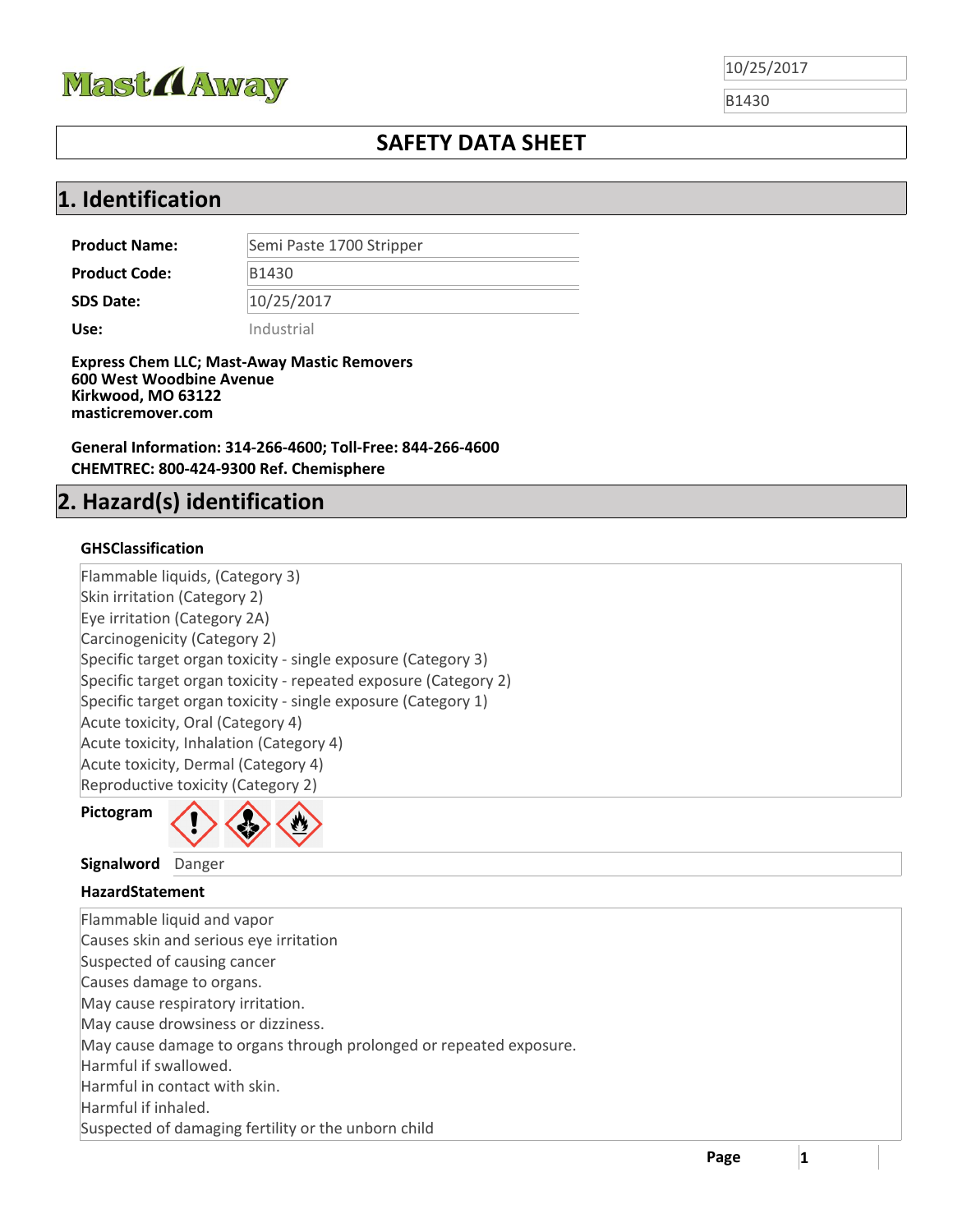

B1430

#### **Precautionary**

Keep away from heat/sparks/open flames/hot surfaces. No smoking. Keep container tightly closed. Ground/Bond container and receiving equipment. Use only non‐sparking tools. Take precautionary measures against static discharge. Wash hands thoroughly after handling. Wear protective gloves/ protective clothing/ eye protection/ face protection. Do not handle until all safety precautions have been read and understood. Obtain special instructions before use. Do not breathe mist/ vapors/ spray. Wash thoroughly after handling. Do not eat, drink or smoke when using this product. Use only outdoors or in a well‐ventilated area. IF ON SKIN (or hair): Take off immediately all contaminated clothing and wash before reuse. Wash skin with plenty of water/shower. Get medical advice/ attention if you feel unwell. Take off contaminated clothing and wash it before reuse. In case of fire: consider carbon dioxide, dry chemical powder, dry sand, limestone powder, or alcohol resistant foam to extinguish. IF IN EYES: Rinse cautiously with water for several minutes. Remove contact lenses, if present and easy to do. Continue rinsing. If eye irritation persists: Get medical advice/ attention. IF exposed or concerned: Get medical advice/ attention. If skin irritation occurs: Get medical advice/ attention. If inhaled: Remove person to fresh air and keep comfortable for breathing. Call a poison center/ doctor if you feel unwell. If swallowed: Call a poison center/ doctor if you feel unwell. Rinse mouth. Store in a well‐ventilated place. Keep cool. Keep container tightly closed. Store locked up. Dispose of contents/ container to an approved waste disposal plant.

**Hazards not otherwise classified:**  Not available

### **3. Composition/information on ingredients**

| <b>Name</b>                                                                | <b>CAS</b> | Concentration |
|----------------------------------------------------------------------------|------------|---------------|
| Benzenesulfonic acid, dodecyl-, branched, 90194-54-0<br>with 2-propanamine |            | $<$ 3         |
| Monoethanolamine                                                           | 141-43-5   | $\langle$     |
| Methylene Chloride                                                         | $75-09-2$  | 70-100        |
| Toluene                                                                    | 108-88-3   | $1 - 10$      |
| Methanol                                                                   | 67-56-1    | $1 - 10$      |

### **4. First‐aid measures**

| <b>General Advice</b>   | Consult a physician. Show this safety data sheet to the doctor in attendance. Move out of<br>dangerous area.       |
|-------------------------|--------------------------------------------------------------------------------------------------------------------|
| If Inhaled              | If breathed in, move person into fresh air. If not breathing, give artificial respiration. Consult a<br>physician. |
| In Case of Skin Contact | Wash off with soap and plenty of water. Consult a physician.                                                       |
| In Case of Eye Contact  | Rinse thoroughly with plenty of water for at least 15 minutes and consult a physician.                             |
| <b>If Swallowed</b>     | Never give anything by mouth to an unconscious person. Rinse mouth with water. Consult a<br>physician.             |

**Most important symptoms and effects, both acute and delayed**

The most important known symptoms and effects are described in the labelling (see section 2.2) and/or in section 11

**Indications of any immediate medical attention and special treatment needed** 

No data available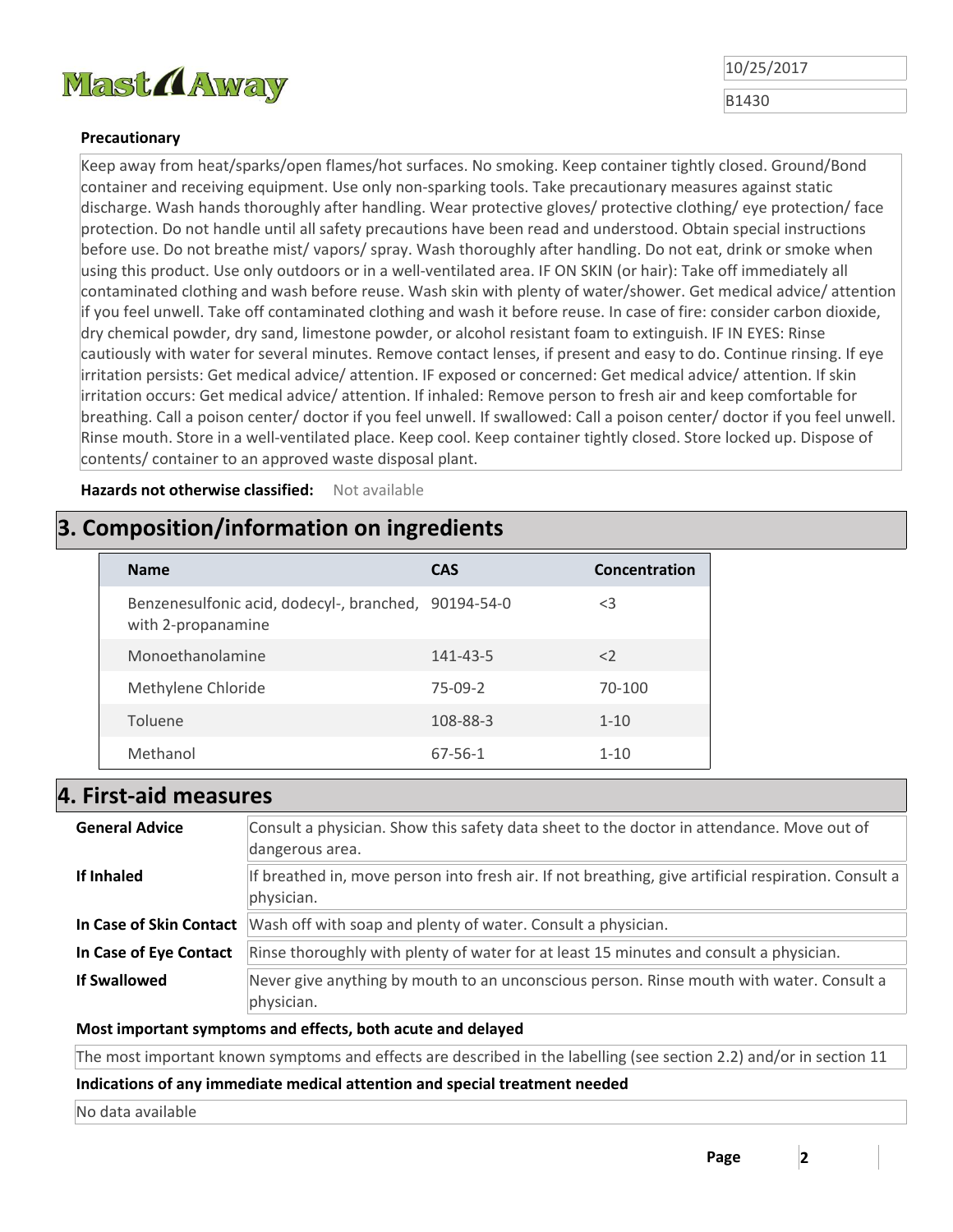

B1430

# **5. Fire‐fighting measures**

| <b>Extinguishing Media</b>     | Use water spray, alcohol-resistant foam, dry chemical or carbon dioxide. |
|--------------------------------|--------------------------------------------------------------------------|
| <b>Special Hazards</b>         | Carbon oxides, Hydrogen chloride gas                                     |
| <b>Advice for firefighters</b> | Wear self-contained breathing apparatus for firefighting if necessary.   |
| <b>Further Information</b>     | No data available                                                        |

### **6. Accidental release measures**

#### **Personal precautions, protective equipment, and emergency procedures**

Use personal protective equipment. Avoid breathing vapors, mist or gas. Ensure adequate ventilation. Evacuate personnel to safe areas.

**Environmental precautions** Prevent further leakage or spillage if safe to do so. Do not let product enter drains.

#### **Methods and materials for containment and cleaning up**

Soak up with inert absorbent material and dispose of as hazardous waste. Keep in suitable, closed containers for disposal.

## **7. Handling and storage**

**Safe Handling** Avoid contact with skin and eyes. Avoid inhalation of vapor or mist. Keep away from heat, sparks and open flame. "Empty" containers retain product residue (liquid and/or vapor) that can be dangerous. Do NOT pressurize, cut, weld, braze, solder, drill, grind or expose such containers to heat, flame, sparks, static electricity or other sources of ignition due to explosion or fire hazard. Empty drums should be completely drained and properly bunged and promptly returned to a reconditioner or other proper disposal. **Safe Storage** Keep container tightly closed in a dry and well-ventilated place. Containers which are opened must

# **8. Exposure controls/personal protection**

| Name                          |                                                       |                                | CAS        |                                        |
|-------------------------------|-------------------------------------------------------|--------------------------------|------------|----------------------------------------|
|                               | Benzenesulfonic acid, dodecyl-, branched, with 2-prop |                                | 90194-54-0 |                                        |
| OSHA TWA<br>No data available | <b>OSHA STEL</b><br>No data available                 | ACGIH TWA<br>No data available |            | <b>ACGIH STEL</b><br>No data available |
| Monoethanolamine              |                                                       |                                | 141-43-5   |                                        |
| OSHA TWA                      | <b>OSHA STEL</b>                                      | ACGIH TWA                      |            | <b>ACGIH STEL</b>                      |
| 3 ppm                         | 6 ppm                                                 | 3 ppm                          |            | 6 ppm                                  |
| Methylene Chloride            |                                                       |                                | $75-09-2$  |                                        |
| OSHA TWA                      | <b>OSHA STEL</b>                                      | ACGIH TWA                      |            | <b>ACGIH STEL</b>                      |
| 25 ppm                        | $125$ ppm                                             | 50 ppm                         |            | Not Available                          |
|                               |                                                       |                                |            |                                        |

be carefully resealed and kept upright to prevent leakage.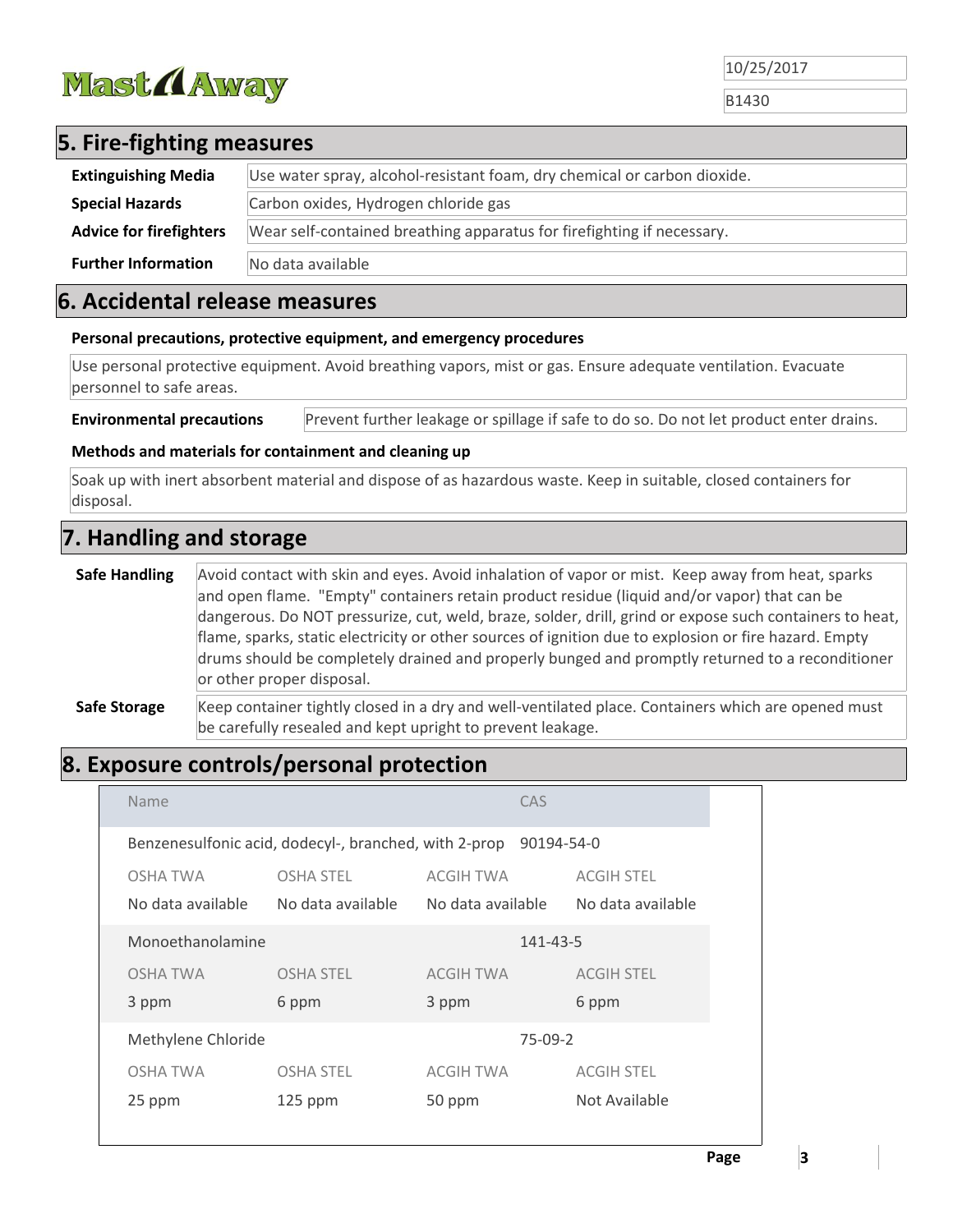

B1430

| Toluene                       |                                                                                                                                                                                                                                                                                                                                            |                  | 108-88-3                                                                                                                                                                                                                                                                                                                                                                                                                                                  |                                                                                           |
|-------------------------------|--------------------------------------------------------------------------------------------------------------------------------------------------------------------------------------------------------------------------------------------------------------------------------------------------------------------------------------------|------------------|-----------------------------------------------------------------------------------------------------------------------------------------------------------------------------------------------------------------------------------------------------------------------------------------------------------------------------------------------------------------------------------------------------------------------------------------------------------|-------------------------------------------------------------------------------------------|
| <b>OSHA TWA</b>               | <b>OSHA STEL</b>                                                                                                                                                                                                                                                                                                                           | <b>ACGIH TWA</b> | <b>ACGIH STEL</b>                                                                                                                                                                                                                                                                                                                                                                                                                                         |                                                                                           |
| 100 ppm                       | 150 ppm                                                                                                                                                                                                                                                                                                                                    | 20 ppm           | Not Available                                                                                                                                                                                                                                                                                                                                                                                                                                             |                                                                                           |
| Methanol                      |                                                                                                                                                                                                                                                                                                                                            |                  | $67 - 56 - 1$                                                                                                                                                                                                                                                                                                                                                                                                                                             |                                                                                           |
| <b>OSHA TWA</b>               | <b>OSHA STEL</b>                                                                                                                                                                                                                                                                                                                           | <b>ACGIH TWA</b> | <b>ACGIH STEL</b>                                                                                                                                                                                                                                                                                                                                                                                                                                         |                                                                                           |
| 200 ppm                       | Not Available                                                                                                                                                                                                                                                                                                                              | 200 ppm          | 250 ppm                                                                                                                                                                                                                                                                                                                                                                                                                                                   |                                                                                           |
| <b>Engineering Control</b>    | breaks and at the end of workday.                                                                                                                                                                                                                                                                                                          |                  | Handle in accordance with good industrial hygiene and safety practice. Wash hands before                                                                                                                                                                                                                                                                                                                                                                  |                                                                                           |
| <b>Eye/Face Protection</b>    |                                                                                                                                                                                                                                                                                                                                            |                  | appropriate government standards such as NIOSH (US) or EN 166(EU).                                                                                                                                                                                                                                                                                                                                                                                        | Face shield and safety glasses Use equipment for eye protection tested and approved under |
| <b>Skin Protection</b>        | Handle with fluorinated rubber gloves. Gloves must be inspected prior to use. Use proper<br>glove removal technique (without touching glove's outer surface) to avoid skin contact with<br>this product. Dispose of contaminated gloves after use in accordance with applicable laws<br>and good laboratory practices. Wash and dry hands. |                  |                                                                                                                                                                                                                                                                                                                                                                                                                                                           |                                                                                           |
| <b>Body Protection</b>        | specific workplace.                                                                                                                                                                                                                                                                                                                        |                  | Complete suit protecting against chemicals, The type of protective equipment must be<br>selected according to the concentration and amount of the dangerous substance at the                                                                                                                                                                                                                                                                              |                                                                                           |
| <b>Respiratory Protection</b> |                                                                                                                                                                                                                                                                                                                                            |                  | Where risk assessment shows air-purifying respirators are appropriate use a full-face<br>respirator with multipurpose combination (US) or type AXBEK (EN 14387) respirator<br>cartridges as a backup to engineering controls. If the respirator is the sole means of<br>protection, use a full-face supplied air respirator. Use respirators and components tested<br>and approved under appropriate government standards such as NIOSH (US) or CEN (EU). |                                                                                           |

#### **Control of Environmental Exposure**

Prevent further leakage or spillage if safe to do so. Do not let product enter drains.

# **9. Physical and chemical properties**

| Methylene Chloride<br>Appearance                         | Liquid                                                                                                     |
|----------------------------------------------------------|------------------------------------------------------------------------------------------------------------|
| Odor<br>Methylene Chloride                               | No data available                                                                                          |
| <b>Odor Threshold</b><br>Methylene Chloride              | No data available                                                                                          |
| Methylene Chloride<br>pH                                 | No data available                                                                                          |
| <b>Melting/Freezing Point</b><br>Methylene Chloride      | $-97.0 °C (-142.6 °F)$                                                                                     |
| <b>Initial Boiling Point/Range</b><br>Methylene Chloride | 40.0 °C (104.0 °F)                                                                                         |
| <b>Flash Point</b><br>Methylene Chloride                 | No flash point as defined by method. (Flash point may<br>appear and drop as methylene chloride evaporates) |
| Methylene Chloride<br><b>Evaporation Rate</b>            | 0.71                                                                                                       |
| Flammability<br>Methylene Chloride                       | No data available                                                                                          |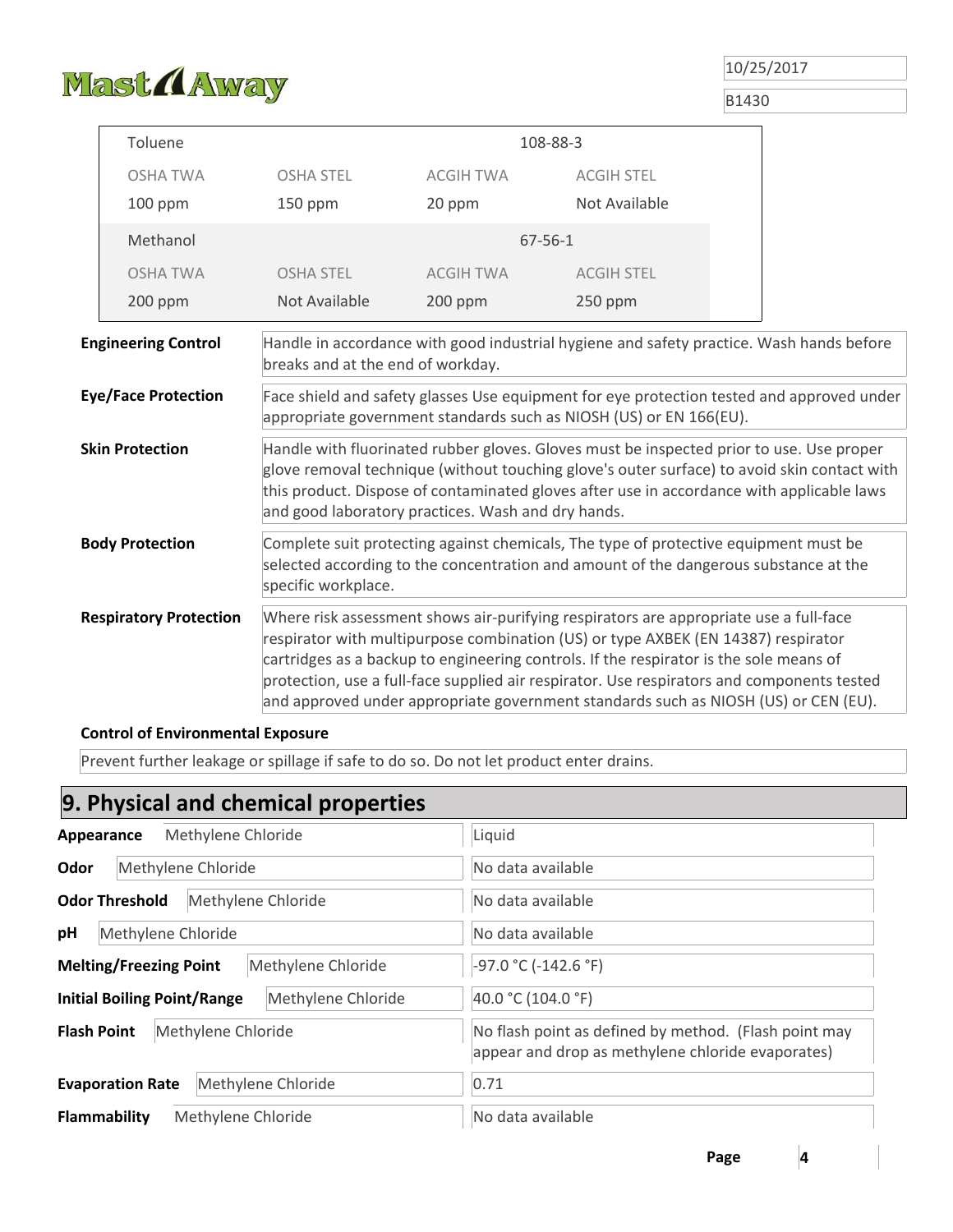

B1430

| <b>Upper Explosion Limit</b>                       | Methylene Chloride | 19%                                            |
|----------------------------------------------------|--------------------|------------------------------------------------|
| <b>Lower Explosion Limit</b>                       | Methylene Chloride | 12%                                            |
| <b>Vapor Pressure</b>                              | Methylene Chloride | 470.9 hPa (353.2 mmHg) at 20.0 °C (68.0 °F)    |
| <b>Vapor Density</b>                               | Methylene Chloride | $2.93 - (Air = 1.0)$                           |
| <b>Relative Density</b>                            | Methylene Chloride | $1.32$ g/cm3                                   |
| Methylene Chloride<br><b>Water Solubility</b>      |                    | slightly soluble                               |
| <b>Partition Coefficient</b><br>Methylene Chloride |                    | log Pow: 1.25                                  |
| <b>Auto Ignition Temperature</b>                   | Methylene Chloride | 556.1 °C (1,033.0 °F)<br>662.0 °C (1,223.6 °F) |
| <b>Decomposition Temperature</b>                   | Methylene Chloride | No data available                              |
| <b>Viscosity</b>                                   | Methylene Chloride | No data available                              |

# **10. Stability and reactivity**

| Reactivity                |                                                                              | No data available                         |                                                                                                                               |  |
|---------------------------|------------------------------------------------------------------------------|-------------------------------------------|-------------------------------------------------------------------------------------------------------------------------------|--|
| <b>Chemical Stability</b> |                                                                              |                                           | Stable under recommended storage conditions.                                                                                  |  |
|                           |                                                                              | <b>Possibility of Hazardous Reactions</b> | No data available                                                                                                             |  |
|                           | <b>Conditions to Avoid</b><br>Heat, flames and sparks. Exposure to sunlight. |                                           |                                                                                                                               |  |
| Incompatible materials    |                                                                              |                                           | Alkali metals, Aluminum, Strong oxidizing agents, Bases, Amines, Magnesium, Strong<br>acids and strong bases, Vinyl compounds |  |
|                           |                                                                              | <b>Hazardous Decomposition Products</b>   | No data available                                                                                                             |  |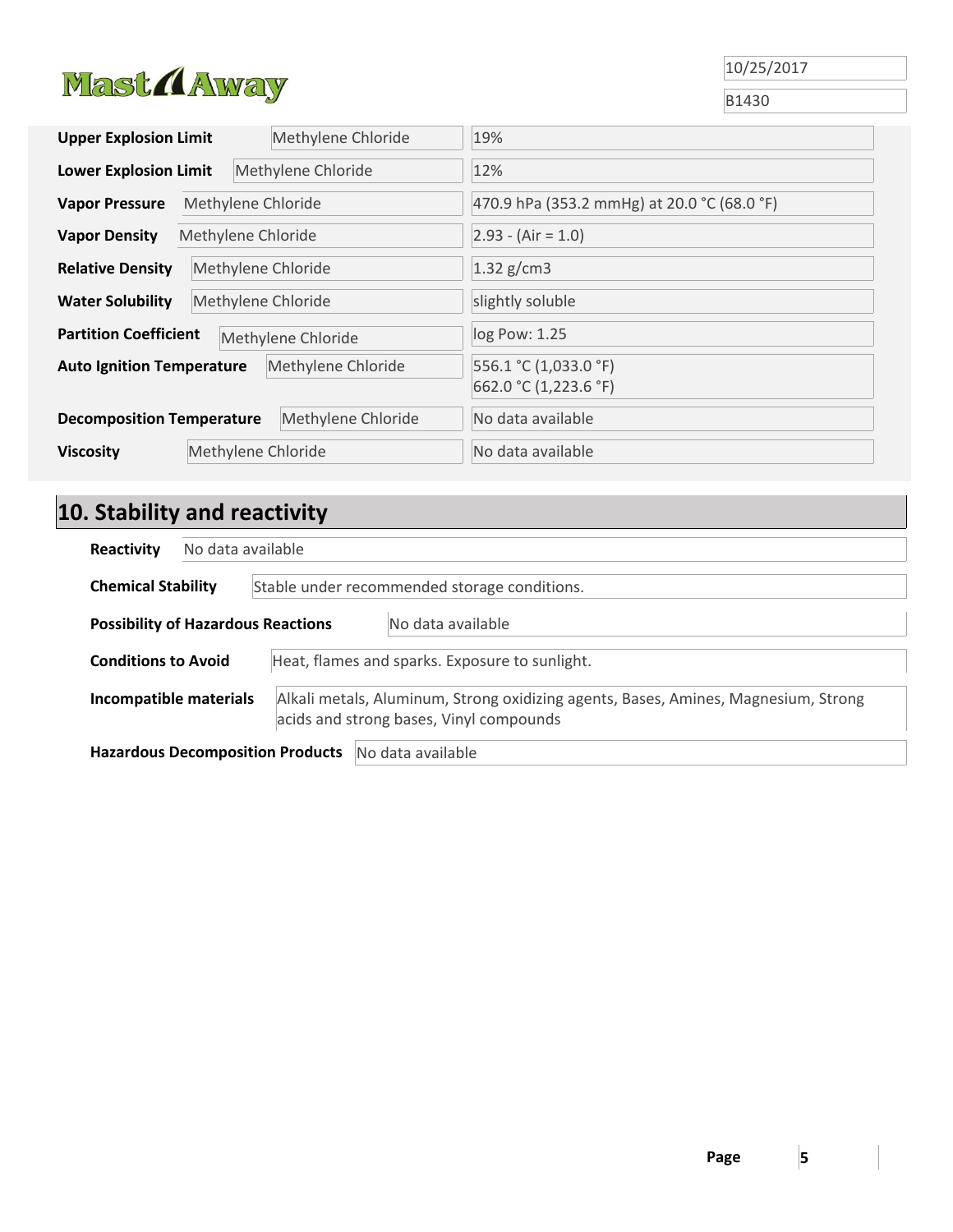

B1430

# **11. Toxicological information**

| <b>Name</b>                                                                       | <b>CAS</b>                                                                       |
|-----------------------------------------------------------------------------------|----------------------------------------------------------------------------------|
| Benzenesulfonic acid, dodecyl-, branched, with 2-propa                            | 90194-54-0                                                                       |
| LD50 Oral Rat: $> 2,000$ mg/kg                                                    |                                                                                  |
| Inhalation: No data available                                                     |                                                                                  |
| Dermal: No data available                                                         |                                                                                  |
| Skin corrosion/irritation Result: Irritating to skin.                             |                                                                                  |
| Serious eye damage/eye irritation Result: Risk of serious damage to eyes.         |                                                                                  |
| Respiratory or skin sensitization No data available                               |                                                                                  |
| <b>Germ cell mutagenicity</b><br>No data available                                |                                                                                  |
| Carcinogenicity<br>or OSHA                                                        | Not identified as probable, possible or confirmed human carcinogen by IARC, NTP, |
| Reproductive<br>No data available                                                 |                                                                                  |
| Additional information May be fatal if swallowed and enters airways.              |                                                                                  |
|                                                                                   |                                                                                  |
| <b>Name</b>                                                                       | <b>CAS</b>                                                                       |
| Monoethanolamine                                                                  | 141-43-5                                                                         |
| LD50 Oral - Rat - 1,720 mg/kg                                                     |                                                                                  |
| No data available                                                                 |                                                                                  |
| LD50 Dermal - Rabbit - 1,015 mg/kg                                                |                                                                                  |
| Skin corrosion/irritation No data available                                       |                                                                                  |
| Serious eye damage/eye irritation Result: Severe eye irritation                   |                                                                                  |
| Respiratory or skin sensitization No data available                               |                                                                                  |
| <b>Germ cell mutagenicity</b><br>No data available                                |                                                                                  |
| Carcinogenicity<br>or OSHA                                                        | Not identified as probable, possible or confirmed human carcinogen by IARC, NTP, |
| No data available<br>Reproductive                                                 |                                                                                  |
| <b>Additional information</b><br>Liver - Irregularities - Based on Human Evidence |                                                                                  |
|                                                                                   |                                                                                  |
|                                                                                   |                                                                                  |
|                                                                                   |                                                                                  |
|                                                                                   |                                                                                  |
|                                                                                   |                                                                                  |
|                                                                                   |                                                                                  |
|                                                                                   |                                                                                  |
|                                                                                   |                                                                                  |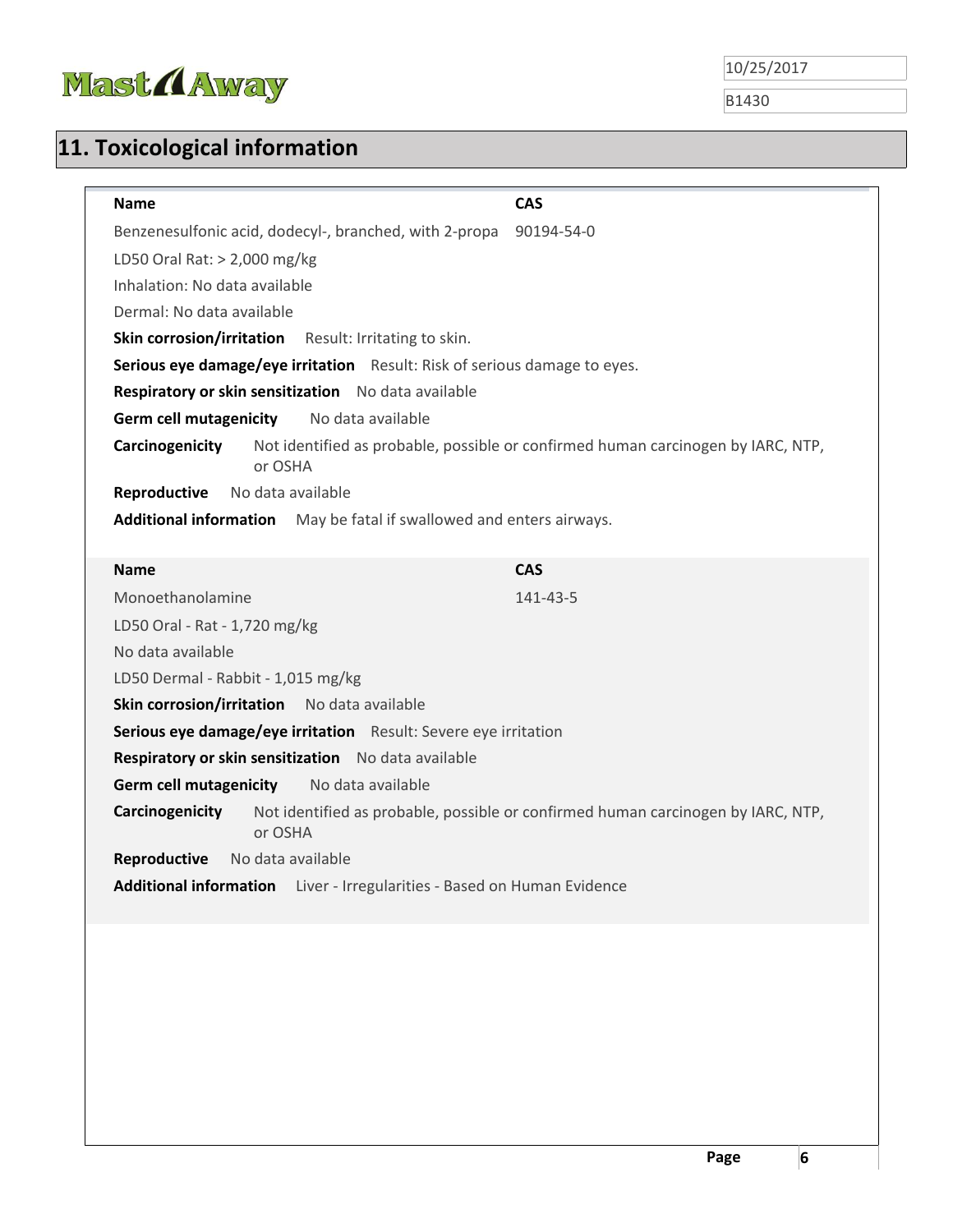

B1430

| <b>Name</b>                          | <b>CAS</b>                                                                                                                                                                                                                                                                                                                                                                                                                                                                                                                                                                                                                                                                                                                                                                                                                                                                                                                           |
|--------------------------------------|--------------------------------------------------------------------------------------------------------------------------------------------------------------------------------------------------------------------------------------------------------------------------------------------------------------------------------------------------------------------------------------------------------------------------------------------------------------------------------------------------------------------------------------------------------------------------------------------------------------------------------------------------------------------------------------------------------------------------------------------------------------------------------------------------------------------------------------------------------------------------------------------------------------------------------------|
| Methylene Chloride                   | 75-09-2                                                                                                                                                                                                                                                                                                                                                                                                                                                                                                                                                                                                                                                                                                                                                                                                                                                                                                                              |
| LD50 Oral - Rat - > 2,000 mg/kg      |                                                                                                                                                                                                                                                                                                                                                                                                                                                                                                                                                                                                                                                                                                                                                                                                                                                                                                                                      |
| LC50 Inhalation - Rat - 52,000 mg/m3 |                                                                                                                                                                                                                                                                                                                                                                                                                                                                                                                                                                                                                                                                                                                                                                                                                                                                                                                                      |
| LD50 Dermal - Rat - > 2,000 mg/kg    |                                                                                                                                                                                                                                                                                                                                                                                                                                                                                                                                                                                                                                                                                                                                                                                                                                                                                                                                      |
|                                      | <b>Skin corrosion/irritation</b> Result: Irritating to skin. - 24 h                                                                                                                                                                                                                                                                                                                                                                                                                                                                                                                                                                                                                                                                                                                                                                                                                                                                  |
|                                      | Serious eye damage/eye irritation Result: Irritating to eyes. - 24 h                                                                                                                                                                                                                                                                                                                                                                                                                                                                                                                                                                                                                                                                                                                                                                                                                                                                 |
|                                      | Respiratory or skin sensitization No data available                                                                                                                                                                                                                                                                                                                                                                                                                                                                                                                                                                                                                                                                                                                                                                                                                                                                                  |
| <b>Germ cell mutagenicity</b>        | Rat<br>DNA damage                                                                                                                                                                                                                                                                                                                                                                                                                                                                                                                                                                                                                                                                                                                                                                                                                                                                                                                    |
| Carcinogenicity                      | IARC: 2B - Group 2B: Possibly carcinogenic to humans (Methylene chloride)<br>NTP: Reasonably anticipated to be a human carcinogen (Methylene chloride)<br>OSHA: OSHA specifically regulated carcinogen (Methylene chloride)                                                                                                                                                                                                                                                                                                                                                                                                                                                                                                                                                                                                                                                                                                          |
| Reproductive                         | No data available                                                                                                                                                                                                                                                                                                                                                                                                                                                                                                                                                                                                                                                                                                                                                                                                                                                                                                                    |
| <b>Additional information</b>        | Dichloromethane is metabolized in the body producing carbon monoxide<br>which increases and sustains carboxyhemoglobin levels in the blood,<br>reducing the oxygen-carrying capacity of the blood., Acts as a simple<br>asphyxiant by displacing air., anesthetic effects, Difficulty in breathing,<br>Headache, Dizziness, Prolonged or repeated contact with skin may cause:,<br>defatting, Dermatitis, Contact with eyes can cause:, Redness, Blurred vision,<br>Provokes tears., Effects due to ingestion may include:, Gastrointestinal<br>discomfort, Central nervous system depression, Paresthesia., Drowsiness,<br>Convulsions, Conjunctivitis., Pulmonary edema. Effects may be delayed.,<br>Irregular breathing., Stomach/intestinal disorders, Nausea, Vomiting,<br>Increased liver enzymes., Weakness, Heavy or prolonged skin exposure may<br>result in the absorption of harmful amounts of material., Abdominal pain |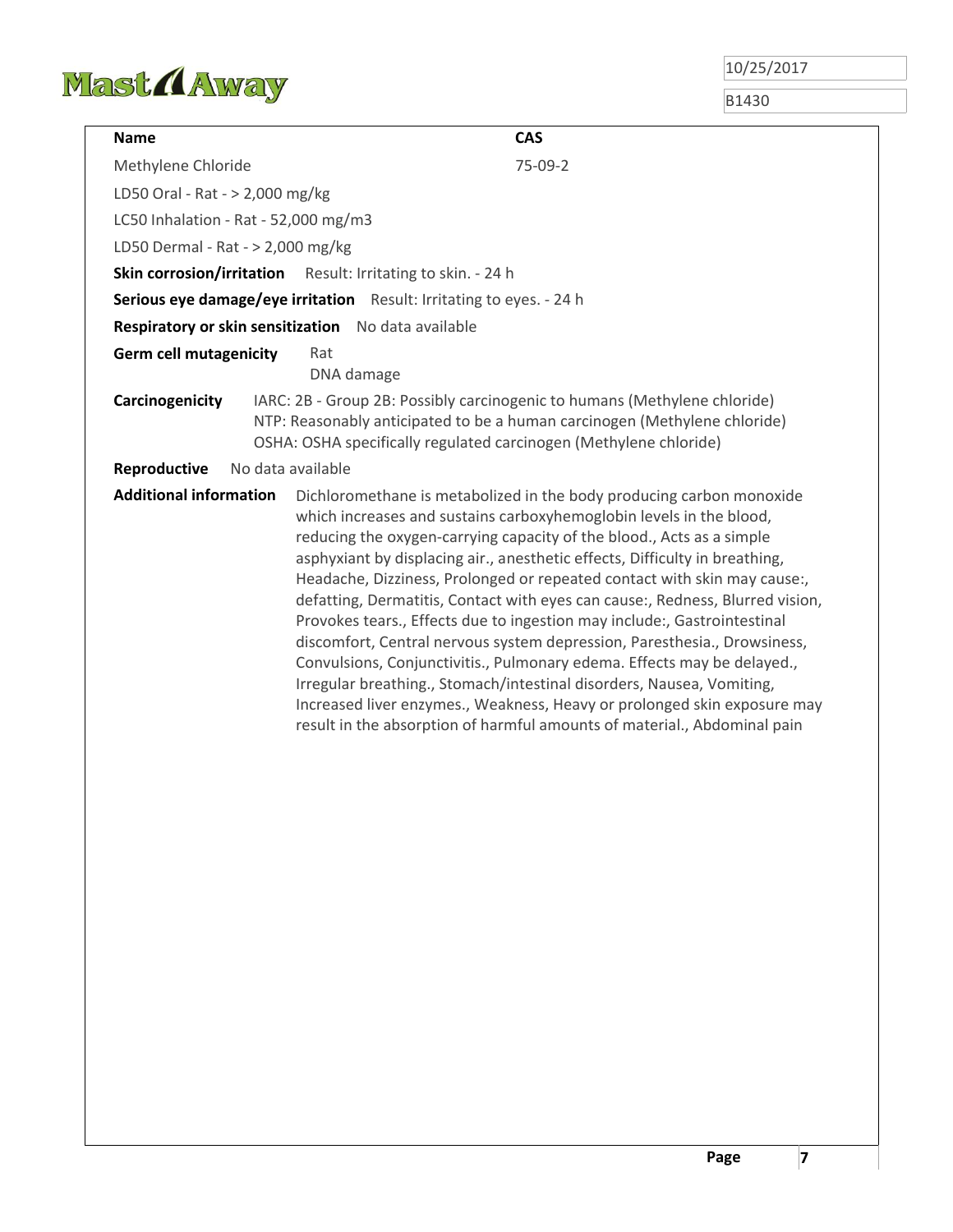

B1430

| <b>Name</b>                         | <b>CAS</b>                                                                                                                                                                                                                                |  |  |
|-------------------------------------|-------------------------------------------------------------------------------------------------------------------------------------------------------------------------------------------------------------------------------------------|--|--|
| Toluene                             | 108-88-3                                                                                                                                                                                                                                  |  |  |
|                                     | LD50 Oral - Rat - > 5,580 mg/kg                                                                                                                                                                                                           |  |  |
|                                     | LC50 Inhalation - Rat - 4 h - 12,500 - 28,800 mg/m3                                                                                                                                                                                       |  |  |
| LD50 Dermal - Rabbit - 12,196 mg/kg |                                                                                                                                                                                                                                           |  |  |
| <b>Skin corrosion/irritation</b>    | Result: Skin irritation - 24 h                                                                                                                                                                                                            |  |  |
|                                     | Serious eye damage/eye irritation Result: No eye irritation                                                                                                                                                                               |  |  |
|                                     | Respiratory or skin sensitization No data available                                                                                                                                                                                       |  |  |
| <b>Germ cell mutagenicity</b>       | Rat - Liver, DNA damage                                                                                                                                                                                                                   |  |  |
| Carcinogenicity                     | IARC: 3 - Group 3: Not classifiable as to its carcinogenicity to humans (Toluene)                                                                                                                                                         |  |  |
| Reproductive<br>animals.            | Experiments have shown reproductive toxicity effects in male and female laboratory                                                                                                                                                        |  |  |
| <b>Additional information</b>       | Lung irritation, chest pain, pulmonary edema, Inhalation studies on toluene<br>have demonstrated the development of<br>inflammatory and ulcerous lesions of the penis, prepuce, and scrotum in<br>animals., Central nervous system        |  |  |
| <b>Name</b>                         | <b>CAS</b>                                                                                                                                                                                                                                |  |  |
| Methanol                            | $67 - 56 - 1$                                                                                                                                                                                                                             |  |  |
|                                     | LDLO Oral - Human - 143 mg/kg, LD50 Oral - Rat - 1,187 - 2,769 mg/kg                                                                                                                                                                      |  |  |
|                                     | LC50 Inhalation - Rat - 4 h - 128.2 mg/l, LC50 Inhalation - Rat - 6 h - 87.6 mg/l                                                                                                                                                         |  |  |
| LD50 Dermal - Rabbit - 17,100 mg/kg |                                                                                                                                                                                                                                           |  |  |
| <b>Skin corrosion/irritation</b>    | Result: No skin irritation                                                                                                                                                                                                                |  |  |
|                                     | Serious eye damage/eye irritation Result: No eye irritation                                                                                                                                                                               |  |  |
|                                     | Respiratory or skin sensitization  Does not cause skin sensitisation.                                                                                                                                                                     |  |  |
| <b>Germ cell mutagenicity</b>       | Result: negative                                                                                                                                                                                                                          |  |  |
| Carcinogenicity<br>or OSHA          | Not identified as probable, possible or confirmed human carcinogen by IARC, NTP,                                                                                                                                                          |  |  |
| Reproductive                        | No data available                                                                                                                                                                                                                         |  |  |
| <b>Additional information</b>       | Methyl alcohol may be fatal or cause blindness if swallowed.<br>Effects due to ingestion may include:, Headache, Dizziness, Drowsiness,<br>metabolic acidosis, Coma, Seizures.<br>Symptoms may be delayed., Damage of the:, Liver, Kidney |  |  |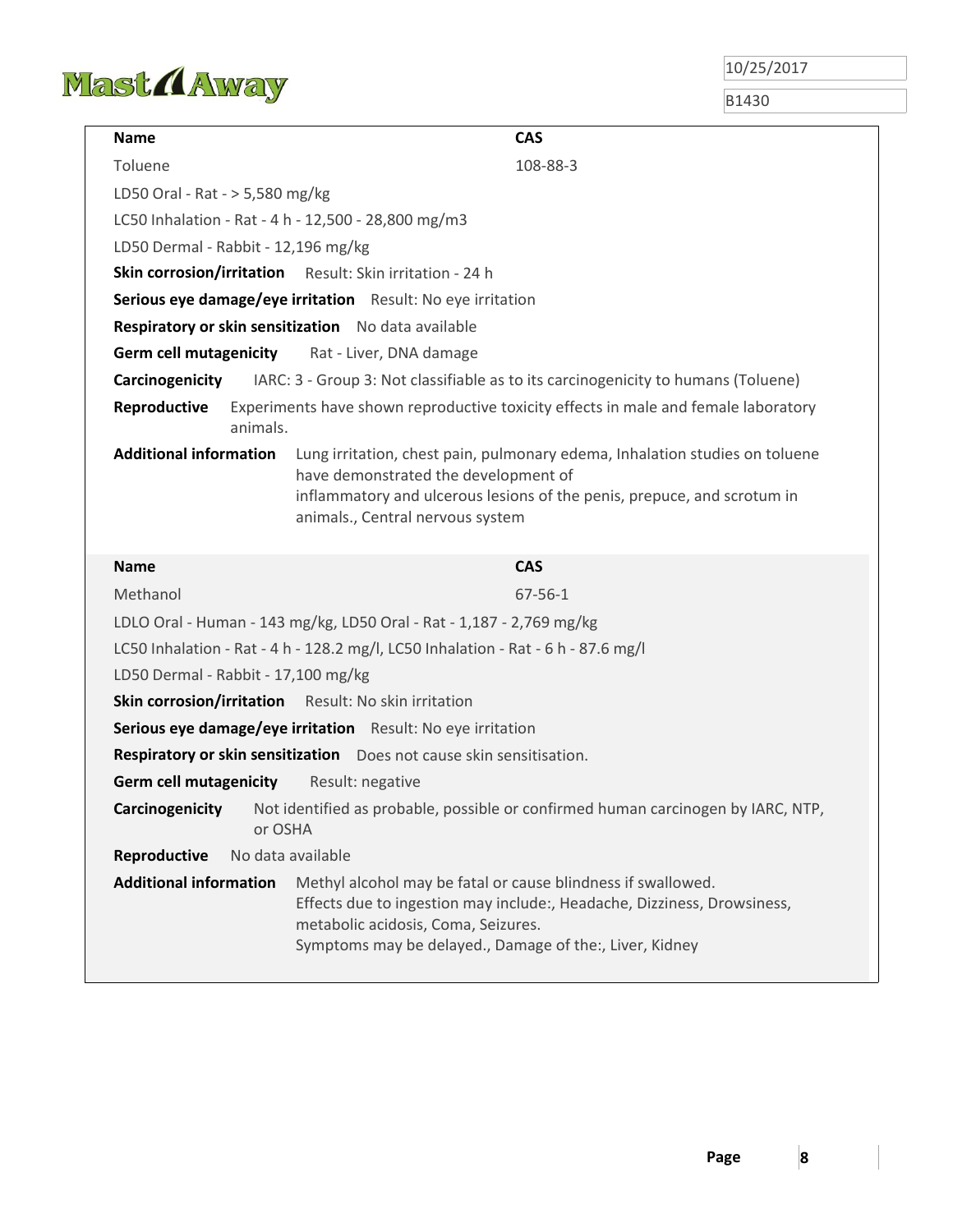

B1430

# **12. Ecological information**

| <b>Name</b>                  | <b>CAS</b>    | <b>Toxicity</b>                                                                                                                                                                                                                                                                                                                                                                                                            |
|------------------------------|---------------|----------------------------------------------------------------------------------------------------------------------------------------------------------------------------------------------------------------------------------------------------------------------------------------------------------------------------------------------------------------------------------------------------------------------------|
| Benzenesulfonic acid, dodecy | 90194-54-0    | LC50: > 1 - 10 mg/l Exposure time: 96 h Species:<br>Fish<br>EC50: > 1 - 10 mg/l Exposure time: 48 h Species:<br>Daphnia<br>EC50: > 1 - 10 mg/l Exposure time: 72 h Species:<br>algea                                                                                                                                                                                                                                       |
| Monoethanolamine             | 141-43-5      | EC50 - Desmodesmus subspicatus (green algae) -<br>15 mg/l - 72 h<br>EC50 - Daphnia magna (Water flea) - 65 mg/l - 48<br>h.<br>LC50 - Pimephales promelas (fathead minnow) -<br>227 mg/l - 96 h                                                                                                                                                                                                                             |
| Methylene Chloride           | 75-09-2       | LC50 - Pimephales promelas (fathead minnow) -<br>193.00 mg/l - 96 h<br>NOEC - Cyprinodon variegatus (sheepshead<br>minnow) - 130 mg/l - 96 h<br>EC50 - Daphnia magna (Water flea) - 1,682.00<br>mg/l - 48 h                                                                                                                                                                                                                |
| Toluene                      | 108-88-3      | LC50 - Oncorhynchus mykiss (rainbow trout) -<br>7.63 mg/l - 96 h, NOEC - Pimephales promelas<br>(fathead minnow) - 5.44 mg/l - 7 d, EC50 -<br>Daphnia magna (Water flea) - 8.00 mg/l - 24 h,<br>Immobilization EC50 - Daphnia magna (Water<br>flea) - 6 mg/l - 48 h, EC50 - Chlorella vulgaris<br>(Fresh water algae) - 245.00 mg/l - 24 h, EC50 -<br>Pseudokirchneriella subcapitata (green algae) -<br>10.00 mg/l - 24 h |
| Methanol                     | $67 - 56 - 1$ | mortality LC50 - Lepomis macrochirus (Bluegill) -<br>15,400.0 mg/l - 96 h,<br>NOEC - Oryzias latipes - 7,900 mg/l - 200 h,<br>EC50 - Daphnia magna (Water flea) - > 10,000.00<br>mg/l - 48 h,<br>Growth inhibition EC50 - Scenedesmus<br>capricornutum (fresh water algae) -22,000.0 mg/l -<br>96 h                                                                                                                        |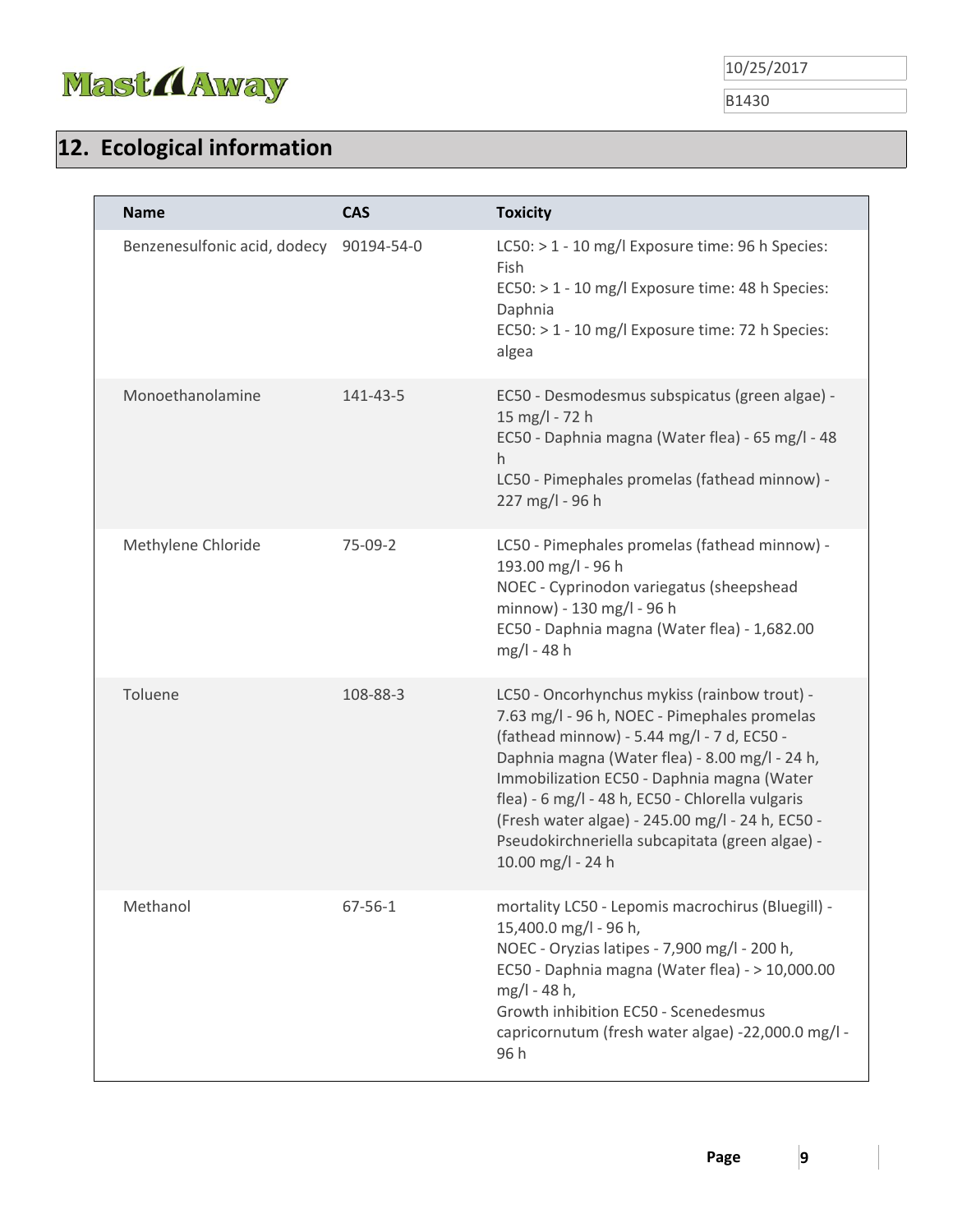

# **13. Disposal considerations**

Dispose of contents/container in accordance with local/regional/national/international regulations.

# **14. Transport information**

| <b>Proper Shipping Name</b>  | Toxic, Liquids, Organic, n.o.s. (Dichloromethane) |
|------------------------------|---------------------------------------------------|
| <b>Hazard Class</b>          | 6.1                                               |
| <b>Identification Number</b> | <b>UN2810</b>                                     |
| <b>Packing Group</b>         | Ш                                                 |
| Label                        | Toxic                                             |

# **15. Regulatory information**

| <b>Name</b>                                                                                            | <b>CAS</b>                                              |  |  |
|--------------------------------------------------------------------------------------------------------|---------------------------------------------------------|--|--|
| Benzenesulfonic acid, dodecyl-, branched,<br>90194-54-0                                                |                                                         |  |  |
| SARA 302/304                                                                                           | No components were identified                           |  |  |
| <b>SARA 313</b>                                                                                        | No components were identified                           |  |  |
| <b>CERCLA</b>                                                                                          | No components were identified                           |  |  |
| <b>SARA 311/312</b>                                                                                    | <b>Acute Health Hazard</b>                              |  |  |
| <b>PROP 65</b>                                                                                         | No components were identified                           |  |  |
| This product and/or its components are listed on the Toxic Substances Control Act (TSCA)<br>inventory. |                                                         |  |  |
| <b>Name</b>                                                                                            | <b>CAS</b>                                              |  |  |
| Monoethanolamine                                                                                       | 141-43-5                                                |  |  |
| SARA 302/304                                                                                           | No components were identified                           |  |  |
| <b>SARA 313</b>                                                                                        | No components were identified                           |  |  |
| <b>CERCLA</b>                                                                                          | No components were identified                           |  |  |
| <b>SARA 311/312</b>                                                                                    | Fire Hazard, Acute Health Hazard, Chronic Health Hazard |  |  |
| <b>PROP 65</b>                                                                                         | No components were identified                           |  |  |
| This product and/or its components are listed on the Toxic Substances Control Act (TSCA)<br>inventory. |                                                         |  |  |
|                                                                                                        |                                                         |  |  |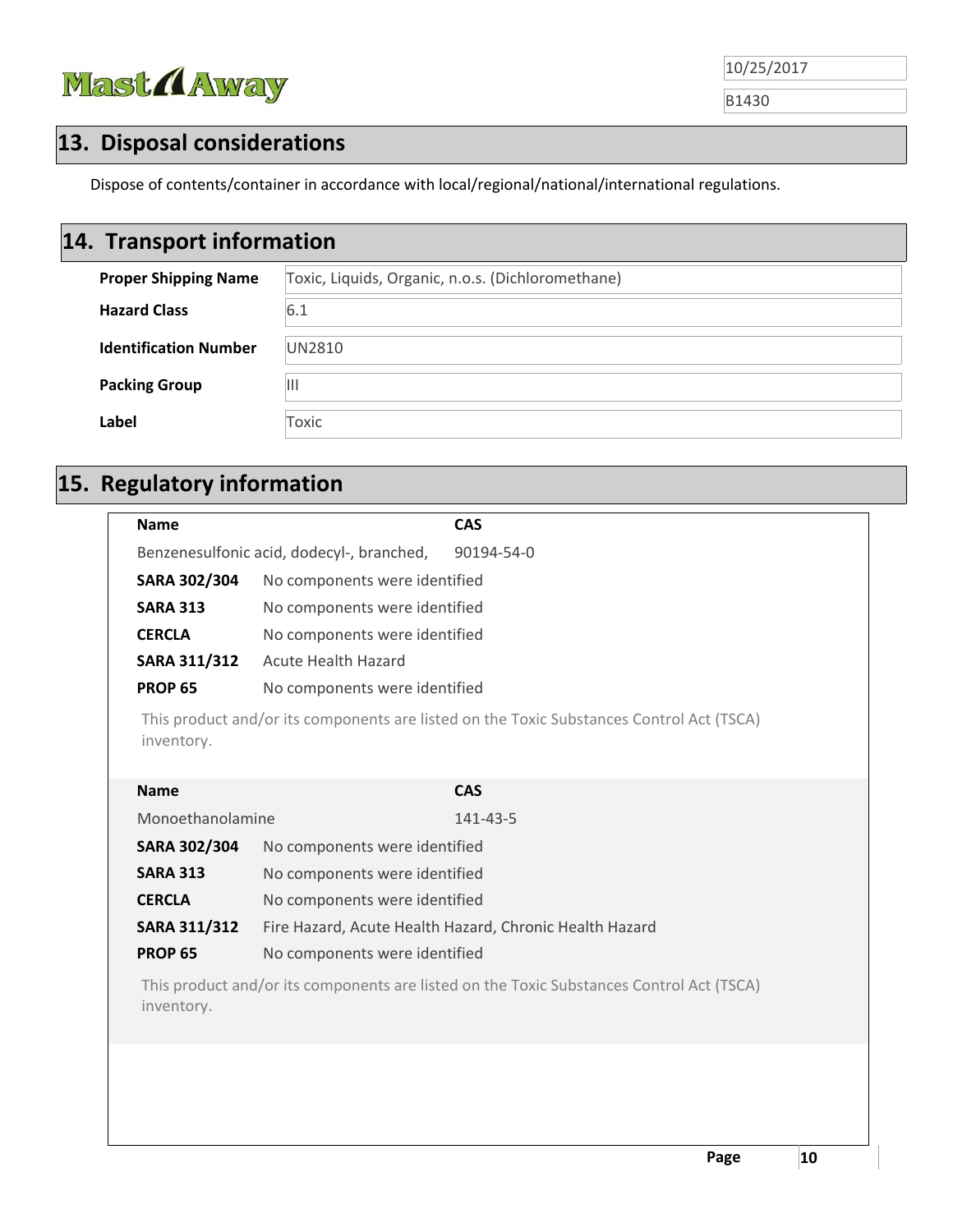

B1430

| <b>Name</b>         | <b>CAS</b>                                                                               |  |  |
|---------------------|------------------------------------------------------------------------------------------|--|--|
| Methylene Chloride  | 75-09-2                                                                                  |  |  |
| SARA 302/304        | No components were identified                                                            |  |  |
| <b>SARA 313</b>     | 313                                                                                      |  |  |
| <b>CERCLA</b>       | RQ=1000 lbs                                                                              |  |  |
| <b>SARA 311/312</b> | Acute Health Hazard, Chronic Health Hazard                                               |  |  |
| <b>PROP 65</b>      | <b>Cancer Hazard</b>                                                                     |  |  |
| inventory.          | This product and/or its components are listed on the Toxic Substances Control Act (TSCA) |  |  |
| <b>Name</b>         | <b>CAS</b>                                                                               |  |  |
| Toluene             | 108-88-3                                                                                 |  |  |
| SARA 302/304        | No components were identified                                                            |  |  |
| <b>SARA 313</b>     | 313                                                                                      |  |  |
| <b>CERCLA</b>       | RQ=1,000 lbs                                                                             |  |  |
| <b>SARA 311/312</b> | Fire Hazard, Acute Health Hazard, Chronic Health Hazard                                  |  |  |
| <b>PROP 65</b>      | Developmental Hazard                                                                     |  |  |
| inventory.          | This product and/or its components are listed on the Toxic Substances Control Act (TSCA) |  |  |
| <b>Name</b>         | <b>CAS</b>                                                                               |  |  |
| Methanol            | $67 - 56 - 1$                                                                            |  |  |
| SARA 302/304        | No components were identified                                                            |  |  |
| <b>SARA 313</b>     | 313                                                                                      |  |  |
| <b>CERCLA</b>       | RQ=5,000 lbs                                                                             |  |  |
| <b>SARA 311/312</b> | Fire Hazard, Acute Health Hazard, Chronic Health Hazard                                  |  |  |
| <b>PROP 65</b>      | Developmental hazard                                                                     |  |  |
| inventory.          | This product and/or its components are listed on the Toxic Substances Control Act (TSCA) |  |  |